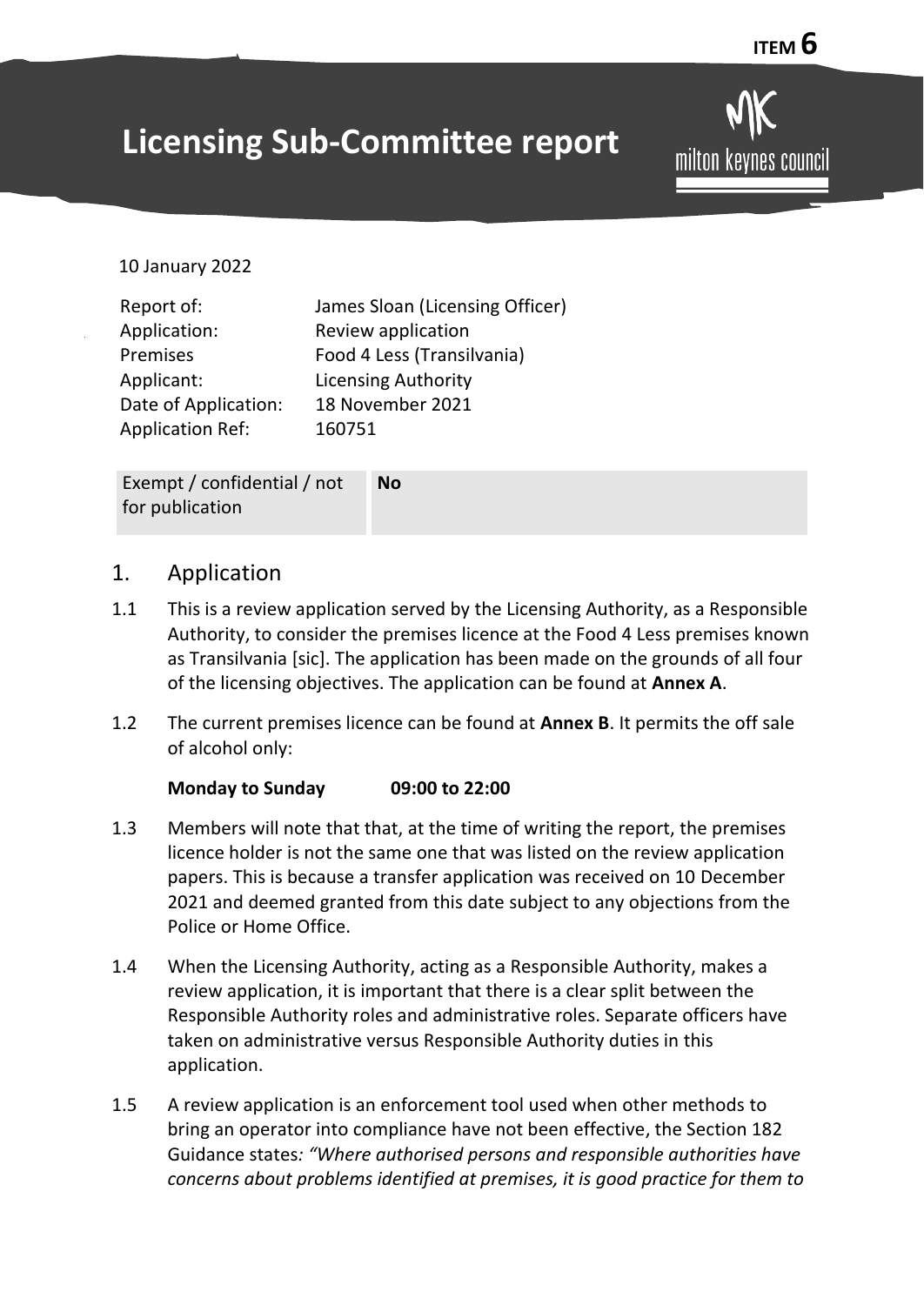*give licence holders early warning of their concerns and the need for improvement, and where possible they should advise the licence or certificate holder of the steps they need to take to address those concerns. A failure by the holder to respond to such warnings is expected to lead to a decision to apply for a review."*

The Licensing Authority, acting as the administrating body, has accepted this as a valid review application, noting opportunity to resolve concerns was not taken up and a review application appeared to be the only solution to rectify non-compliance.

## 2. Responsible Authorities

- 2.1. The Licensing Authority, as the Responsible Authority, have served this review under all four of the licensing objectives for the following reasons:
	- (a) the holder of premises licence is (was) no longer connected to the premises;
	- (b) the Designated Premises Supervisor specified on the licence is no longer connected to the premises;
	- (c) the staff on site do not understand the controls and steps they should take in terms of the responsible retail supply of alcohol;
	- (d) there appears no one is willing to take responsibility for the premises; and
	- (e) breach of conditions.
- 2.2. Licensing Officers have been working with the premises management for some time and offered ample opportunity to resolve the matters above. The review application offers a potted history, to summarise, the licence was suspended for failing to pay the annual fee in September 2021, this was paid, but concerns were raised during an inspection on 12 October in respect of ownership and compliance with conditions. Follow up inspections took place on 20 October 2021 and 10 November 2021. Concerns were not resolved leading to a review submitted 18 November 2021. Further visit on 10 December 2021 showed some improvements, but not sufficient to satisfy the review applicant. Additional information supporting the review has been provided at **Annex C**. At the time of writing this report, a transfer application has been accepted.
- 2.3. Thames Valley Police have submitted a representation at **Annex D.** The Police Licensing Officer shares similar concerns in respect of the operation of the premises and ability of the management and staff to implement the conditions and sell alcohol responsibly.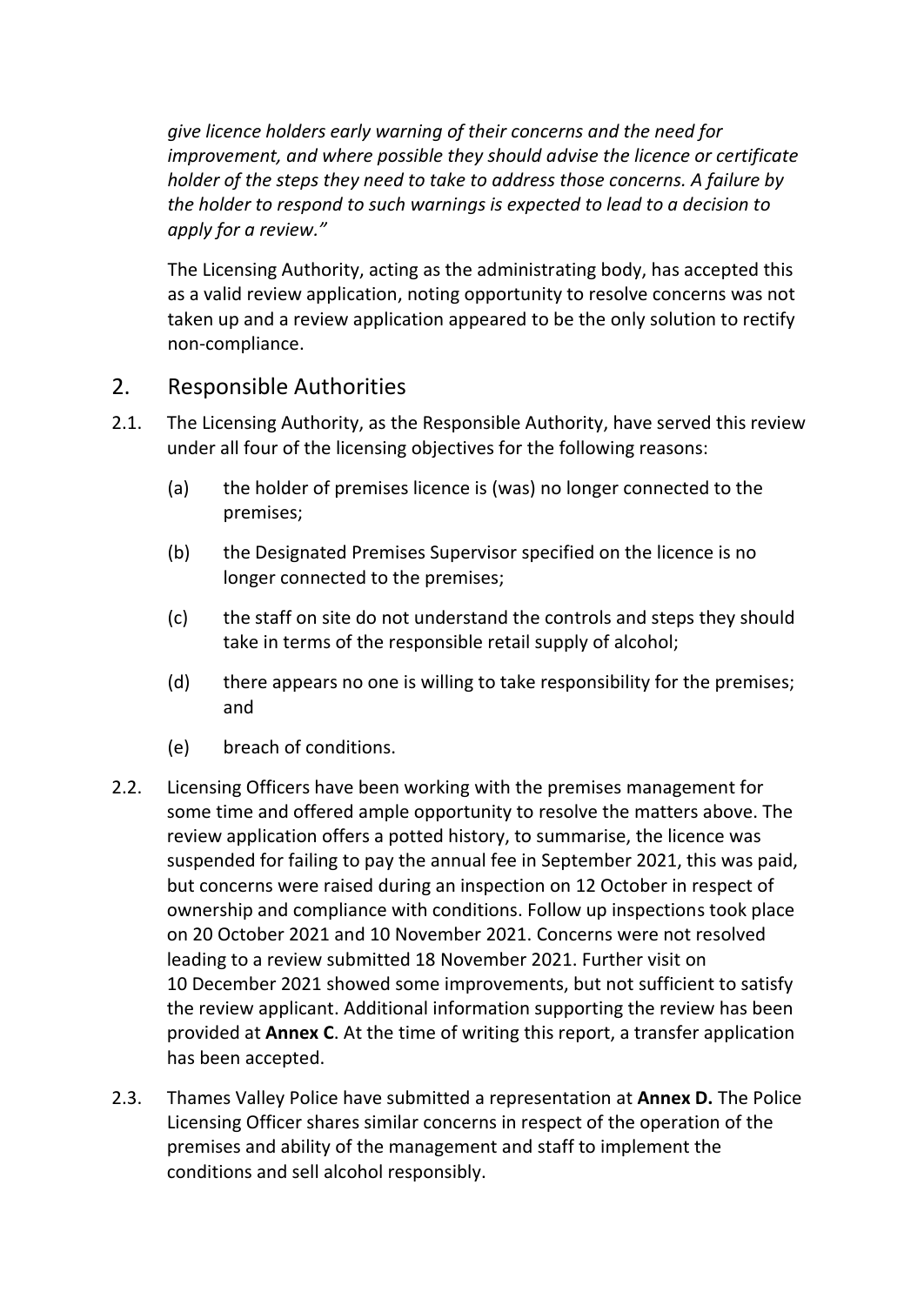#### 3. Other Persons

3.1 No other representations have been received in respect of this application. Neither the previous licence holder, nor current holder has made representation against this review application, though they are permitted a right of reply during the hearing. The licence holder has been offered the chance to make representation and may provide additional papers prior to the hearing.

## 4. Officer Observations

- 4.1The application has been served correctly by the Licensing Authority.
- 4.2 The premises is located on Queensway, at the opposite end to the band stand. It is a busy high street with a range of businesses and a high level of foot traffic. There are many other similarly licensed premises in the vicinity and several on licensed restaurants, a pub, two members clubs and a night club/ bar. A map of the locality is available at **Annex E**.
- 4.3 The premises has held a premises licence for many years, with the current licence originally granted in 2016. There has not been any public nor responsible authority complaints made against this premises.
- 4.4 In 2018 similar concerns were identified in a routine inspection. The licence holder and DPS did not appear to be in control of the premises and staff appeared insufficiently trained. Resolution of these concerns were protracted in a similar fashion and this has contributed to this review application being submitted, however transfers were made, and staff put on personal licence qualification courses at the time.
- 4.5 A failure to pay the annual fee in September 2021 led officers to again inspect. The inspection uncovered concerns about the controls on alcohol sales and who was responsible for the licence and sale of alcohol. Neither the Premises Licence Holder nor Designated Premises Supervisor appeared to have anything to do with the premises but would not relinquish their positions on the licence. Consequently, there was a very real concern as to how alcohol sales were being managed.
- 4.6 Four inspections to meet staff and the owner Daniel Rusu have not provided confidence that the staff were able to comply with the licence conditions effectively. Several staff members were met during visits, some of them held personal licence qualifications, however none of them were able to effectively demonstrate they understood any of the conditions nor whether they could sell alcohol responsibility. There was undoubtably a difficulty in communication, however there appeared to be a complete lack of ability for staff to communicate even with the owner, Mr Rusu, providing translation.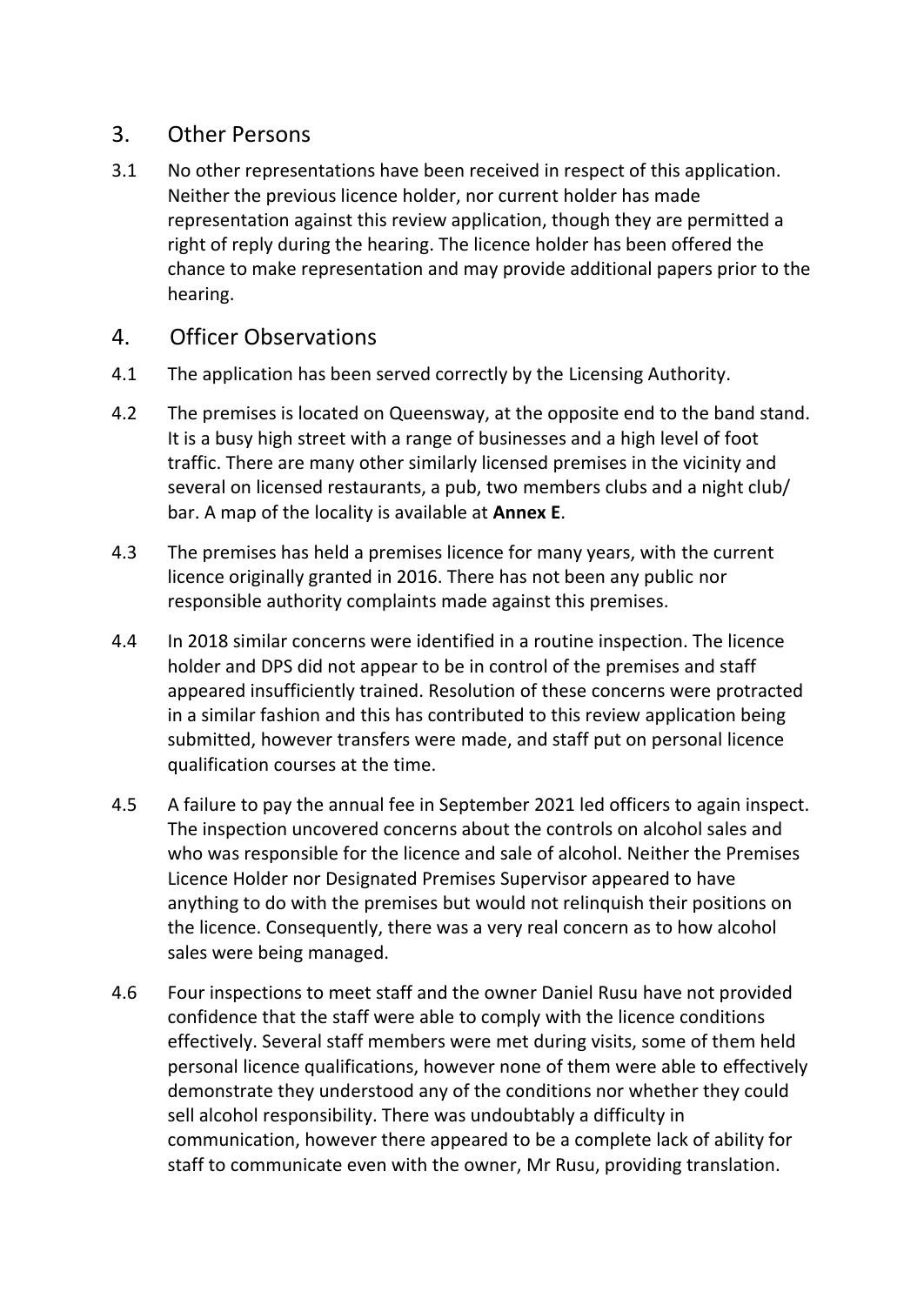- 4.7 The Licensing Authority has recently accepted an application to transfer the licence to Mars Continental Limited, who should now be considered the licence holder. Mr Rusu and the current DPS are listed as directors. An agent now engaged by the licence holder provided some information at **Annex F**.
- 5. Determination of the Application by the Sub-Committee
- 5.1 A review hearing must be held, even if matters are resolved prior to the hearing.
- 5.2 Having had regard to the application and any representations made, the Sub-Committee can, in order to promote the licensing objectives, take the following steps:
	- (a) to modify the conditions of the licence;
	- (b) to exclude a licensable activity from the scope of the licence;
	- (c) to remove the designated premises supervisor;
	- (d) to suspend the licence for a period not exceeding three months; or
	- (e) to revoke the licence.
- 5.2 Though there is a legislative requirement to hold a review hearing once a review application has been served, the premises licence holder is permitted to describe the actions they have taken to resolve the concerns made in the application.
- 5.3 The four Licensing Objectives are:
	- (a) The Prevention of Crime and Disorder.
	- (b) Public Safety.
	- (c) The Prevention of Public Nuisance.
	- (d) The Protection of Children from Harm.
- 5.6 When carrying out its functions under the Act, and determining an application, the Licensing Authority must have regard to the Guidance issued by the Home Secretary under section 182 of the Act and its own Statement of Licensing Policy.
- 5.7 Extracts from the Guidance appropriate to this application are attached at **Annex G** to the report. A full copy is available online or from the Licensing Team.
- 5.8 Extracts from the Council's Statement of Licensing Policy relevant to this application are attached at **Annex H** to the report. A full copy is available online or from the Licensing Team.